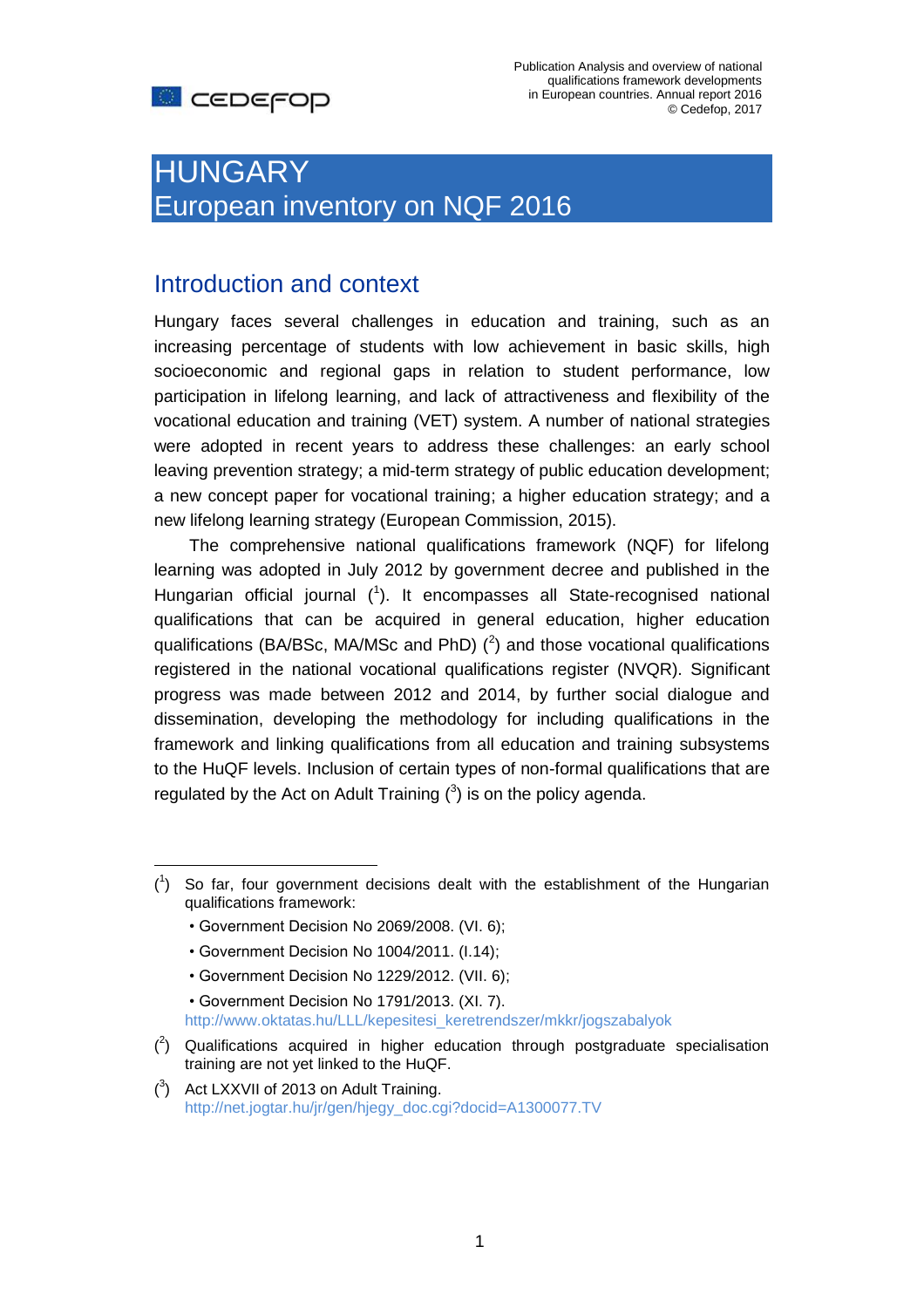

The HuQF was referenced to the European qualifications framework (EQF) and self-certified to the qualifications framework of the European higher education area (QF-EHEA) in 2015.

# Policy objectives

The main aims for development of the HuQF are to have a comprehensive framework that includes all state-recognised Hungarian qualifications gained at different levels of education and training, and to strengthen the learningoutcomes approach at each level of education. The framework is expected to increase education and training transparency, and compatibility and transferability between national education subsystems and between formal and non-formal pathways.

The HuQF has the following objectives (EQF national coordination point, Hungarian Education Authority (2015):

- (a) to create a coherent national qualification system by bringing together regulative measures of different subsystems of education and training into a unified system, including those acquired outside the formal system;
- (b) to strengthen the outcome-based approach in regulatory documents  $(4)$ ;
- (c) to strengthen quality assurance systems;
- (d) to recognise learning outcomes achieved in non-formal and informal settings;
- (e) to strengthen coordination of education and training policies and cooperation with stakeholders;
- (f) to orient better the design of new qualifications and education and training programmes, and revision of existing qualifications;
- (g) to provide better support to individual career choices, as well as career guidance and counselling systems;
- (h) to systematise information about qualifications and to make it understandable to employers in a European context;
- (i) to improve the relevance of qualifications in the labour market.

The NQF can also play an important role in supporting lifelong learning in Hungary. Adult participation, at 3.2% in 2014, is below the EU average and one of the lowest in Europe (European Commission, 2015). The need to maintain and

 $(1)$  The Hungarian education system has traditionally been characterised by a contentbased approach to education and assessment with substantial differences between study fields and programmes.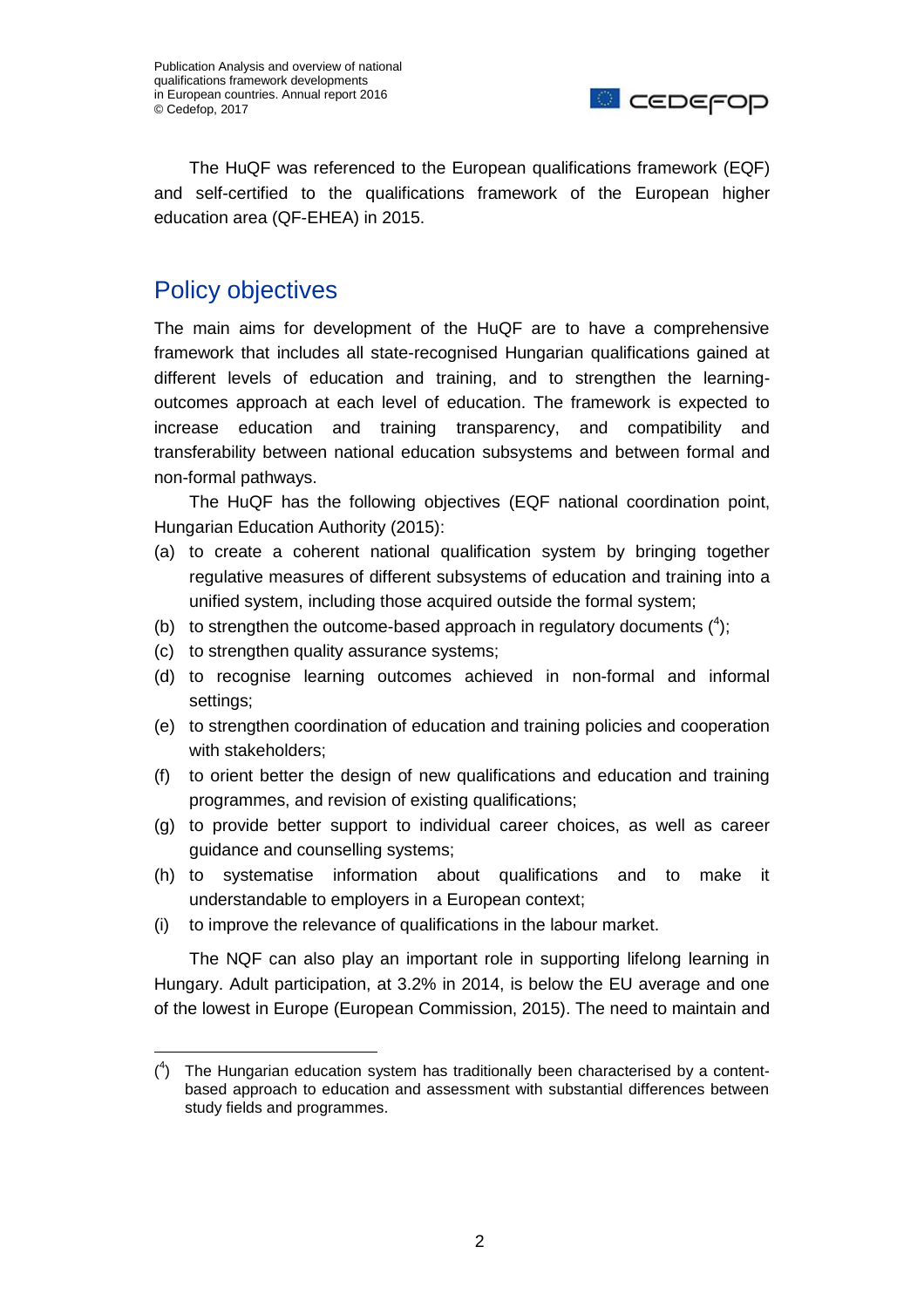

develop new skills and to adapt to structural challenges is regarded as particularly challenging.

#### Levels and use of learning outcomes

The HuQF has an eight-level structure and is viewed as a 'communication framework'. The level descriptors were based on analysis of existing approaches in the relevant subsystems. The hierarchic and cumulative nature of the level descriptions of the EQF has been taken into account and applied in the HuQF as well. Learning outcomes are defined in four categories: knowledge, skills/abilities, attitudes and autonomy/responsibility. The 'knowledge' and 'skills' categories are directly comparable with homologous categories in the EQF, the 'autonomy/responsibility' category shares common features with the 'competence' category from the EQF, while the 'attitude' category (which includes emotional, cognitive and behavioural components in relation to the object of learning) is not present as such in the European framework.

Methodologies were developed within three different projects (one for general education, one for VET, and one for higher education), for linking qualifications to the HuQF. There was regular consultation between those responsible for each subsystem and agreement on common principles.

The focus on learning outcomes has received support mostly from qualification developers and in research studies in different education and training subsystems. It has been mostly driven by EU policy and the need to link the HuQF to the EQF. However, stakeholders' views differ based on their previous knowledge, information and involvement. According to a recent Cedefop study, 'a shift to learning outcomes has not been a clearly articulated policy objective in recent years' (Cedefop, 2016). In practice, the education subsystems differ significantly in the extent to which they are outcome-oriented, and they apply different terminology and varying notions of competence in defining outcome requirements/standards.

In general education, the newest core curriculum, issued in 2012, redefines key competences and broad standards in 10 subject areas as learning outcomes, or outcome requirements; these are described in terms of knowledge, skills and attitudes. However, general education in Hungary has placed the main emphasis on process and content regulation since 2010  $(^5)$ , with the only outcome

 $\overline{a}$  $(5)$  The national curriculum (2012) reintroduced the definition of 'mandatory minimum content' (with extensive amounts), which together with the new mandatory, centrally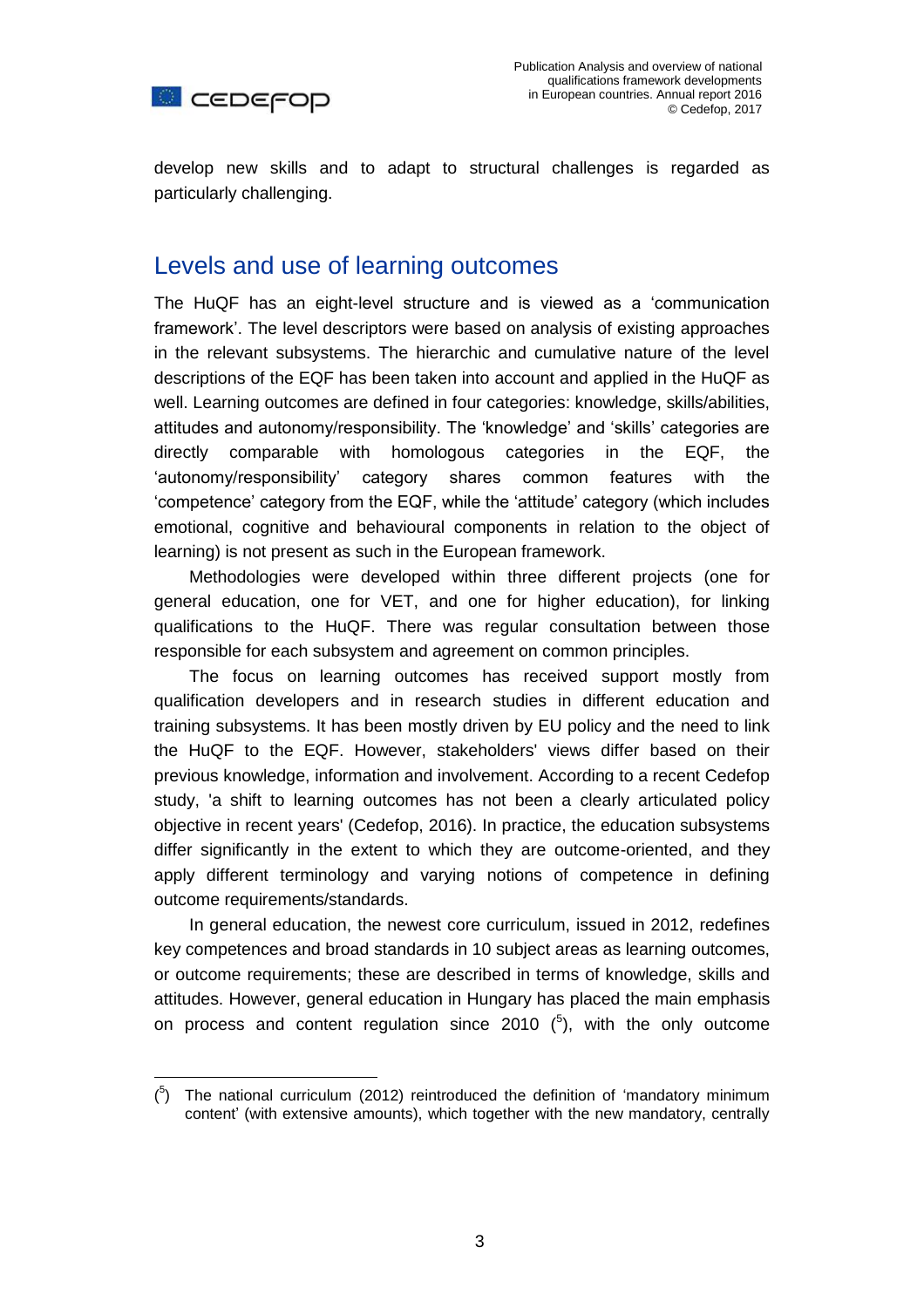1



requirements present as standards in the upper secondary school leaving examination. Since 2005, the final secondary school examination (*maturita* examination) has been reformed, enabling more accurate assessment of competences acquired by students. Secondary education finishes with a school leaving certificate issued after completing the 12th grade and holders can take a secondary school leaving examination in specific subjects chosen at medium or advanced level. Exams measure both declarative knowledge and skill, the ability to apply knowledge. The certificate obtained following the examination is an entry condition to higher education and most higher education courses require the secondary school leaving examination at advanced level.

There have been two VET reforms in the past 12 years: in 2004-06 and in 2011-12. The NVQR was reformed and a modular system and competencebased training was introduced in 2006 (the renewed NVQR was generally introduced in all VET schools from 2008). The 2012 revision of the NVQR kept the competence-based approach and the modular principle. Vocational and examination requirements (VERs) were developed for each qualification, consisting of a 'task competence profile' and an 'attribute competence profile' that lists the vocational knowledge and skills, as well as social (communication, cooperation and conflict-resolution), methodological (logical thinking, problemsolving) and personal (flexibility, creativity, independence) competences required to perform the tasks. Vocational school programmes, which prepare students for State-recognised vocational qualifications, run for three years, simultaneously providing general education and VET. The proportion of practical training in the new three-year programme is significantly higher, while that of vocational theoretical education, particularly general education, is lower. Advanced VET has been reorganised: it is now solely provided by higher education institutions. Learning outcomes descriptions were prepared in cooperation with providers in 2012 and higher education quality assurance measures apply.

Learning outcomes have partly appeared in higher education qualifications requirements through regulatory measures and acts. All first and second cycle higher education qualifications in Hungary, including advanced VET qualifications, are increasingly described in terms of both input and outcome criteria. However, student-centred learning, outcomes-based orientation and use of learning outcomes in designing programmes and learning modules are still key challenges in higher education. In 2016, the new educational and outcome requirements of higher education study programmes have been rewritten in

published framework curricula and the central selection of textbooks, leave little professional autonomy for schools.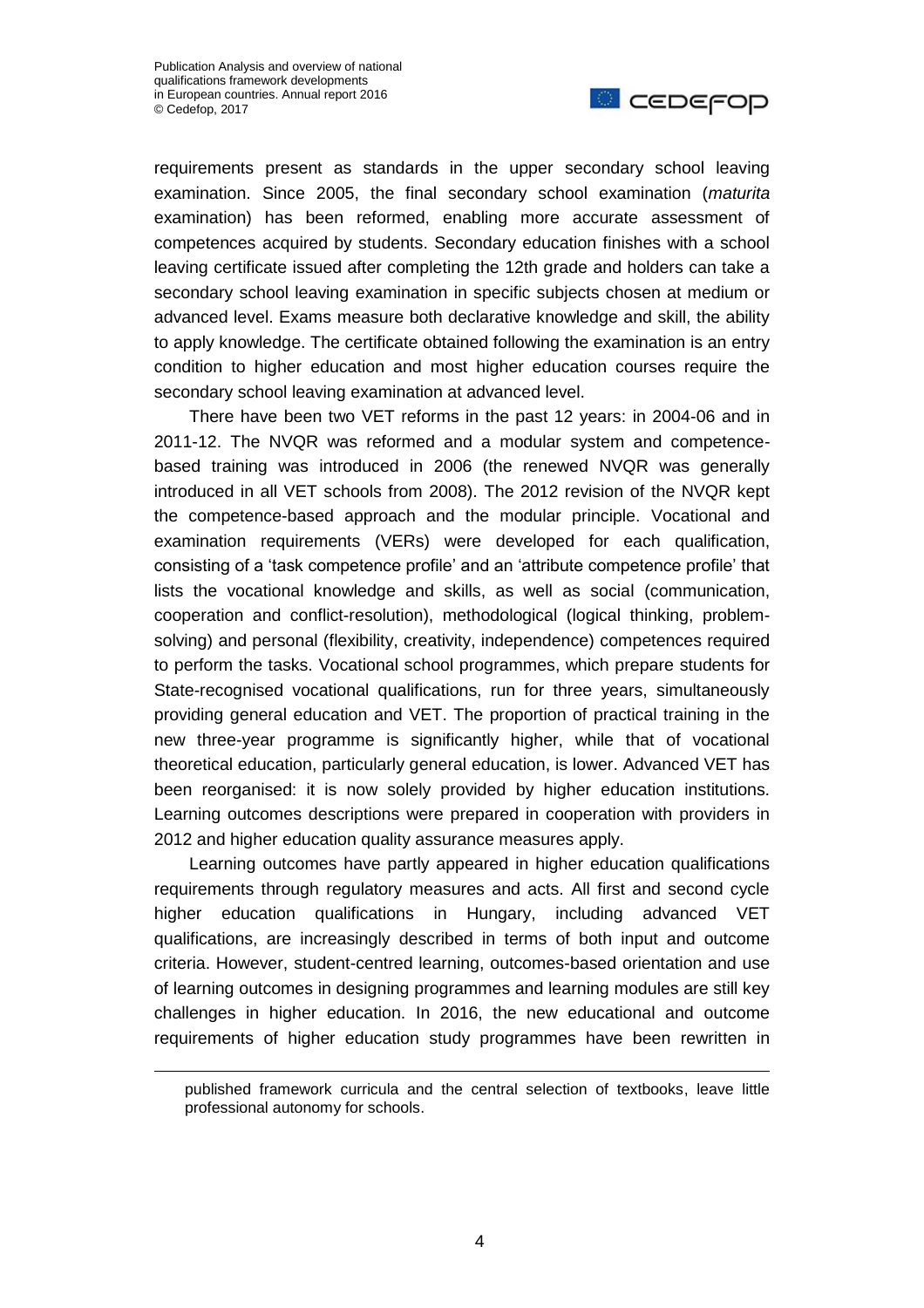

terms of HuQF level descriptors  $(^6)$ . The higher education accreditation committee has to assess new programme proposals in accordance with HuQFcompatible outcome requirements defined in the educational and outcome requirements.

#### Stakeholder involvement and institutional arrangements

Overall responsibility for developing and implementing the HuQF, and for initiating related legislation, is shared between the Ministry of Human Resources and the Ministry of National Economy.

Conceptualisation of an NQF started in early 2006; establishment of the framework and its referencing to the EQF was legislated through two government decisions, in 2008 and 2011, respectively  $\binom{7}{1}$ . During 2008-10, stakeholder involvement in the development of the NQF was ensured through the Social renewal operational programme (SROP) of the new Hungary development plan (2007-13). Between 2011 and 2014, framework development was carried out as part of three different projects of the SROP: one for general education, one for higher education, and one for vocational and adult education. Each of the three projects was responsible for involving their own sector-specific stakeholders through conferences and workshops. To ensure coordination, information sharing, and harmonised working methods, an operational interministerial task force  $(^{8})$  was set up and met regularly. A national consultation on the development of the HuQF grid also took place.

The latest government decree  $(9)$  regulated the governance for the development phase of the HuQF. However, the legal basis for the institutional setting and the operational aspects for the implementation phase are still under discussion. A proposal has been drawn up to adjust the governance structure for the specific purpose of NQF implementation, which has its own challenges, but

 $\binom{7}{1}$  Government Decision No. 2069/2008 and No 1004/2011.

( 9 ) Government Decree No 1229/2012.

 $\overline{a}$ 

 $(6)$  Decree No 18/2016 (VIII. 5) of the Ministry of Human Resources on the educational and outcome requirements of higher vocational programmes, bachelor and master programmes and on the modification of Decree No 8/2013 of the Ministry of the Human Resources on the common requirements for teacher training and educational and outcome requirements for teacher training programmes.

 $(3)$  The operational task force consisted of the projects' key experts, the Hungarian national coordination point (NCP) and the Hungarian representative in the EQF advisory group.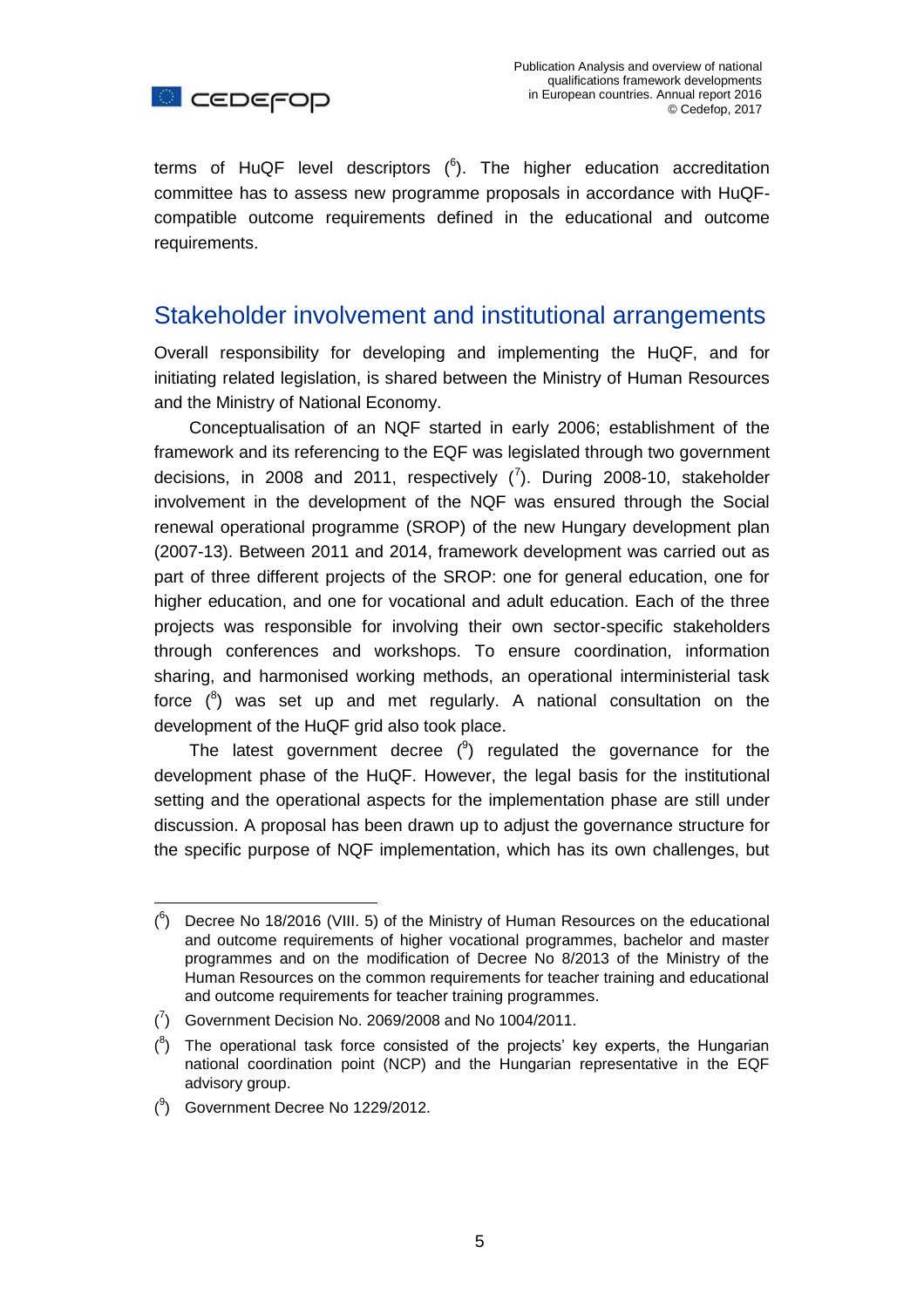

this is yet to be approved  $(10)$ . Currently, there is a discussion about the future management and sustainability of the HuQF, but no decision has yet been made.

Professional support to the interministerial task force has been provided by the education authority since September 2012. In spring 2012, the national coordination point (NCP)  $(^{11})$  was placed within the education authority as a project unit, mainly to coordinate stakeholders and prepare the referencing process. The NCP and the Tempus Public Foundation organised subsectorspecific and horizontal consultations and events. Of the three educational subsystems, involving stakeholders from general education remains a challenge to be addressed.

<sup>(</sup> <sup>10</sup>) Cedefop (2015). *Survey on the sustainability and visibility of NQFs*.

 $(1)$  The EQF NCP existed before 2012 within the Ministry of Human Resources.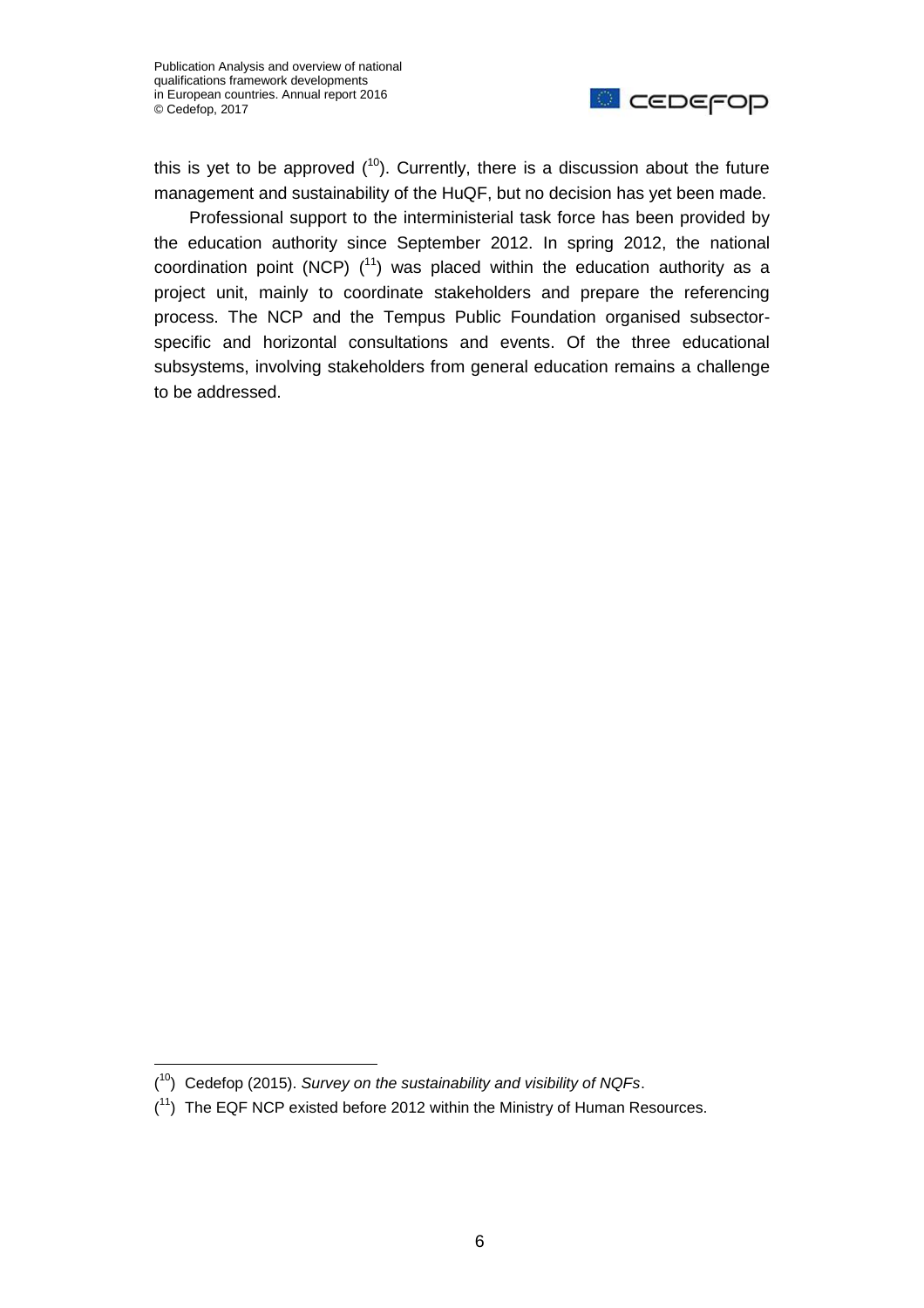

**Responsibilities related to development and implementation of the Hungarian qualifications framework (\*)**



(\*) VET and adult education are managed by the Ministry of National Economy, while general education and higher education by the Ministry of Human Resources. The National Labour Office falls under the Ministry of National Economy. The Education Authority falls under the Ministry of Human Resources. *Source*: EQF NCP, Education Authority, 2015.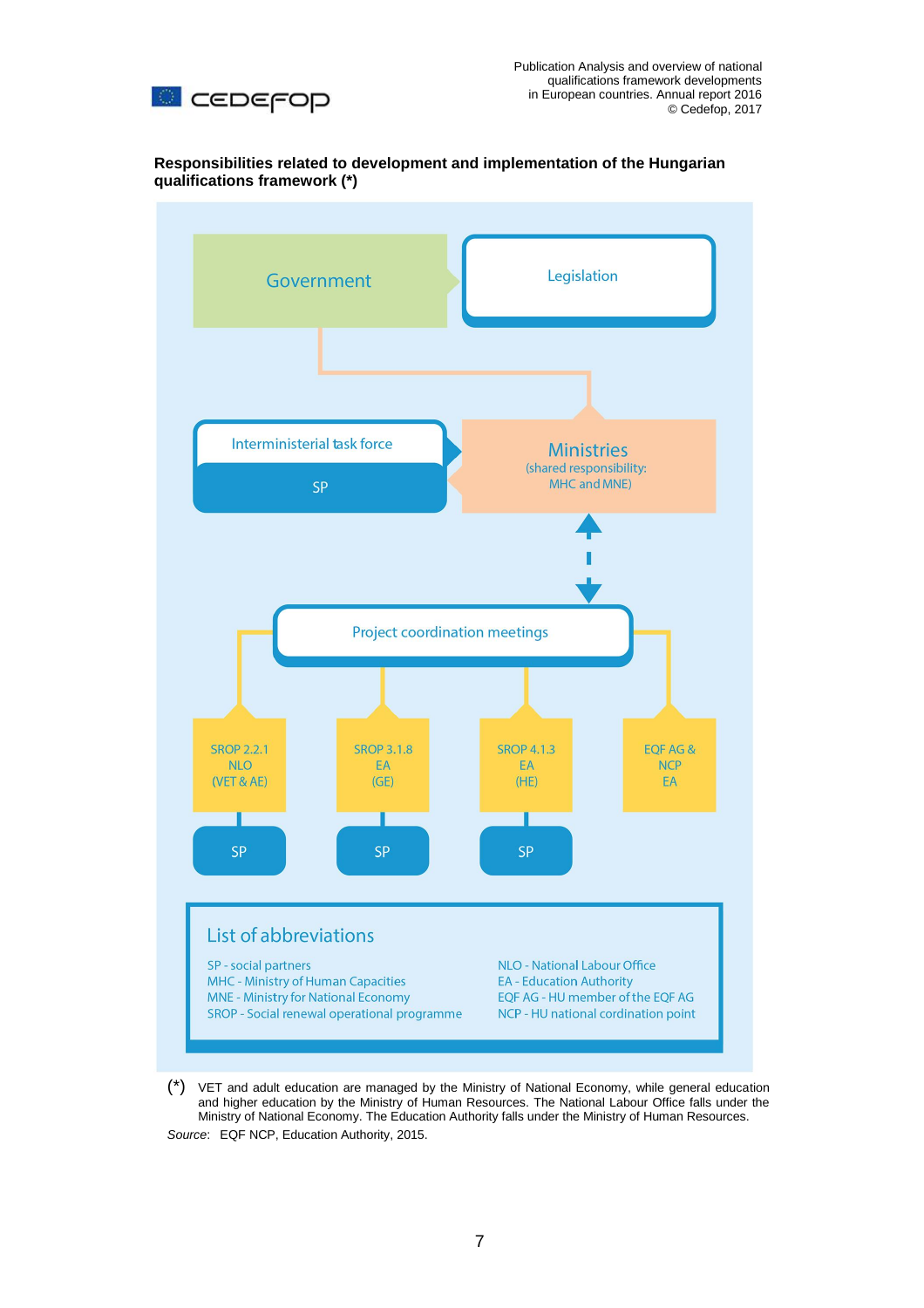$\overline{a}$ 



# Recognising and validating non-formal and informal learning and learning pathways  $(12)$

The legal framework governing VET, higher education and adult education allows for validation and recognition of prior learning, but there is no explicit policy on validation of non-formal and informal learning in the country. Practice is still limited. The *Strategic framework for policy of lifelong learning for 2014-20* adopted at the end of 2014, establishes the ground in measure 3.7: 'development of human resources with the tools of lifelong learning (LLL)' of the Human resources development operative programme in the new national development plan. The text establishes that the Hungarian Government – following the 2012 Council recommendation (Council of the European Union, 2012) – will engage in establishing a national validation system by 2018. At the moment, there are discussions within the different sectors on how this can be achieved.

According to the amended Higher Education Act (2011)  $(^{13})$ , at least one third of the credits in a qualification should be earned in the institution issuing the diploma. Two thirds can be acquired in another way, including through validation of non-formal and informal learning. The development of validation in higher education  $(14)$  was concluded in 2015 and integrated into the NQF development. In the first phase of the project (2009-11) a model for the validation procedure for higher education was elaborated and disseminated. The second phase of this same project was launched in the middle of 2012: it developed recommendations for higher education institutions taking into account the specificities of different branches and study fields. The text provides ideas on how to organise the validation process at an institutional level  $(^{15})$ . A 2015 government decree  $(^{16})$ stipulates that validation of formerly acquired non-formal competences (acquired outside the school system, but in training conducted in an organised form),

 $(1<sup>2</sup>)$  This section draws mainly on input from the 2016 update to the European inventory on validation of non-formal and informal learning (European Commission et al., forthcoming).

 $(13)$  Act CCIV of 2011 on National Higher Education. [http://net.jogtar.hu/jr/gen/hjegy\\_doc.cgi?docid=A1100204.TV](http://net.jogtar.hu/jr/gen/hjegy_doc.cgi?docid=A1100204.TV) (in Hungarian only).

 $(14)$  In the framework of SROP 4.1.3: Social renewal operational programme in the frame of the new Hungary national development plan.

<sup>(&</sup>lt;sup>15</sup>) Éva Tót (2015) Intézményi validációs rendszer – ajánlások a hazai felsőoktatási intézmények számára/Institutional level validation scheme – recommendations for higher education institutions; p. 62. The text has been distributed in electronic file format (publication on the internet is planned).

 $(16)$  Government Decree No 87/2015. (IV.9) on the execution of certain provisions of Act CCIV of 2011 on National Higher Education.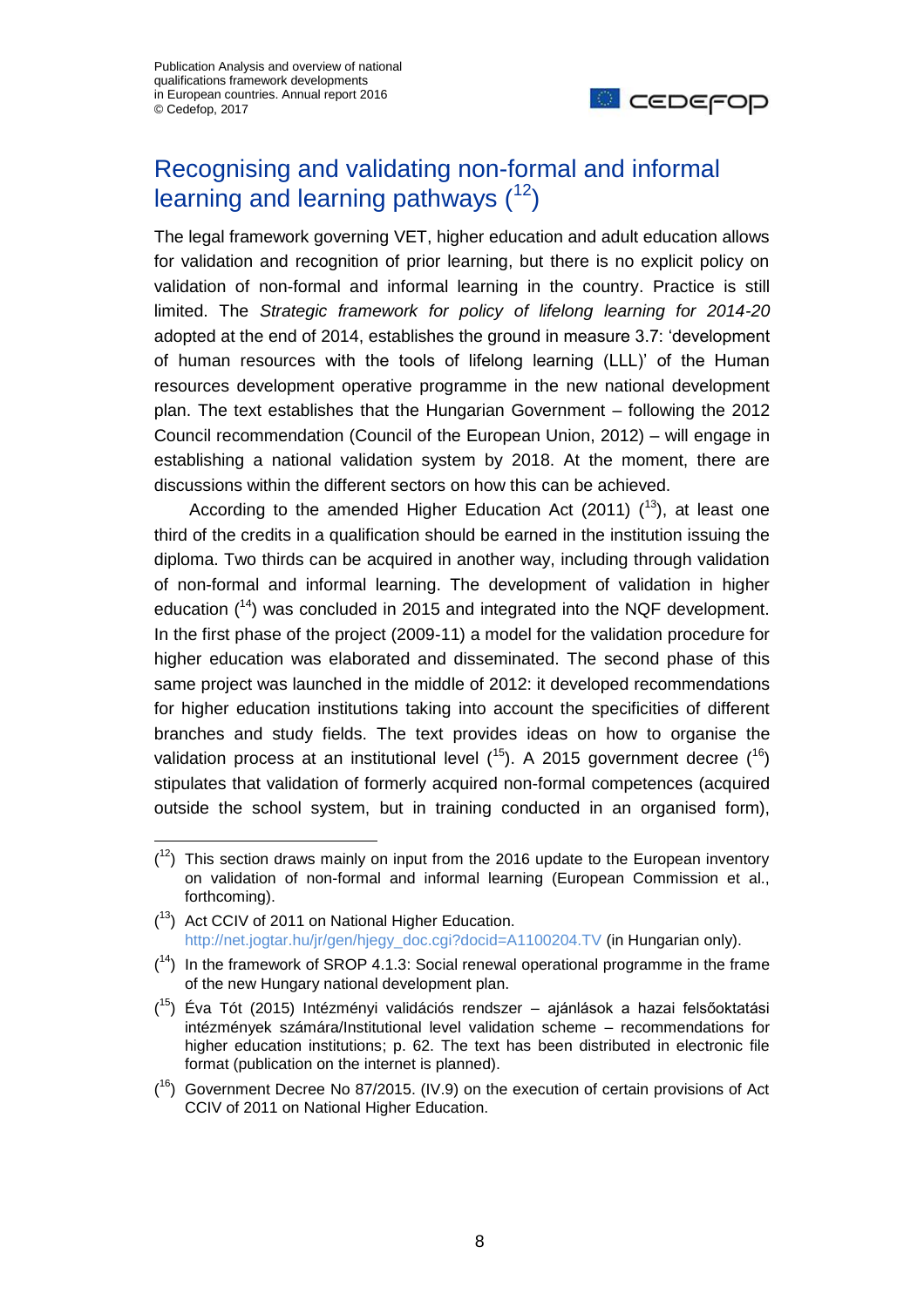

informal competences (acquired outside the school system, through experience), competences acquired by learning, and experience acquired through working, may be implemented by validating competence (knowledge, achievement, result, skill, other competences) in a course by means of credits or exemption from the performance of a requirement. The specific procedure is determined at institutional level.

A prior learning assessment scheme in the adult training system has existed since 2001 and aims to customise training provision. The Adult Training Act  $(2013)$   $(17)$  retained the previous scheme and made assessment of prior learning an obligation in vocational training and language training. These validation procedures, however, do not seem to be much used due to the link between adult education provision and subsidies (European Commission et al., forthcoming).

VET provision is modularised and the qualifications and requirements are described in terms of competences, so VET is closer to the learning outcomesbased approach. Regulation of the VET examination system has been 'open' to validation since 1993 (Law on VET)  $(18)$ , making it possible for applicants to take an examination without entering a formal VET programme, though this option is not much used.

Without an overall policy and procedure on validation, education institutions tend to operate validation autonomously in the framework of their given legal environment. Adapting to a learning-outcomes approach remains the major difficulty in implementing validation in Hungary. Validation reference standards are those of the formal education system; having input-oriented standards makes it difficult to relate to validation. Further NQF development is expected to assist validation through implementation of the learning outcomes approach and because the framework is open to including qualifications obtained through validation of prior learning achieved in non-formal and informal settings.

#### NQF implementation

 $\overline{a}$ 

The HuQF was formally adopted by Government Decision No 1229/2012 and is partly operational. Since the adoption of the framework, its development has been carried out in the three projects of the Social renewal operational

 $(17)$  Act LXXVII of 2013 on Adult Training. [http://net.jogtar.hu/jr/gen/hjegy\\_doc.cgi?docid=A1300077.TV](http://net.jogtar.hu/jr/gen/hjegy_doc.cgi?docid=A1300077.TV)

 $(18)$  Act CLXXXVII of 2011 on VET. <http://net.jogtar.hu/jr/gen/getdoc2.cgi?dbnum=1&docid=A1100187.TV>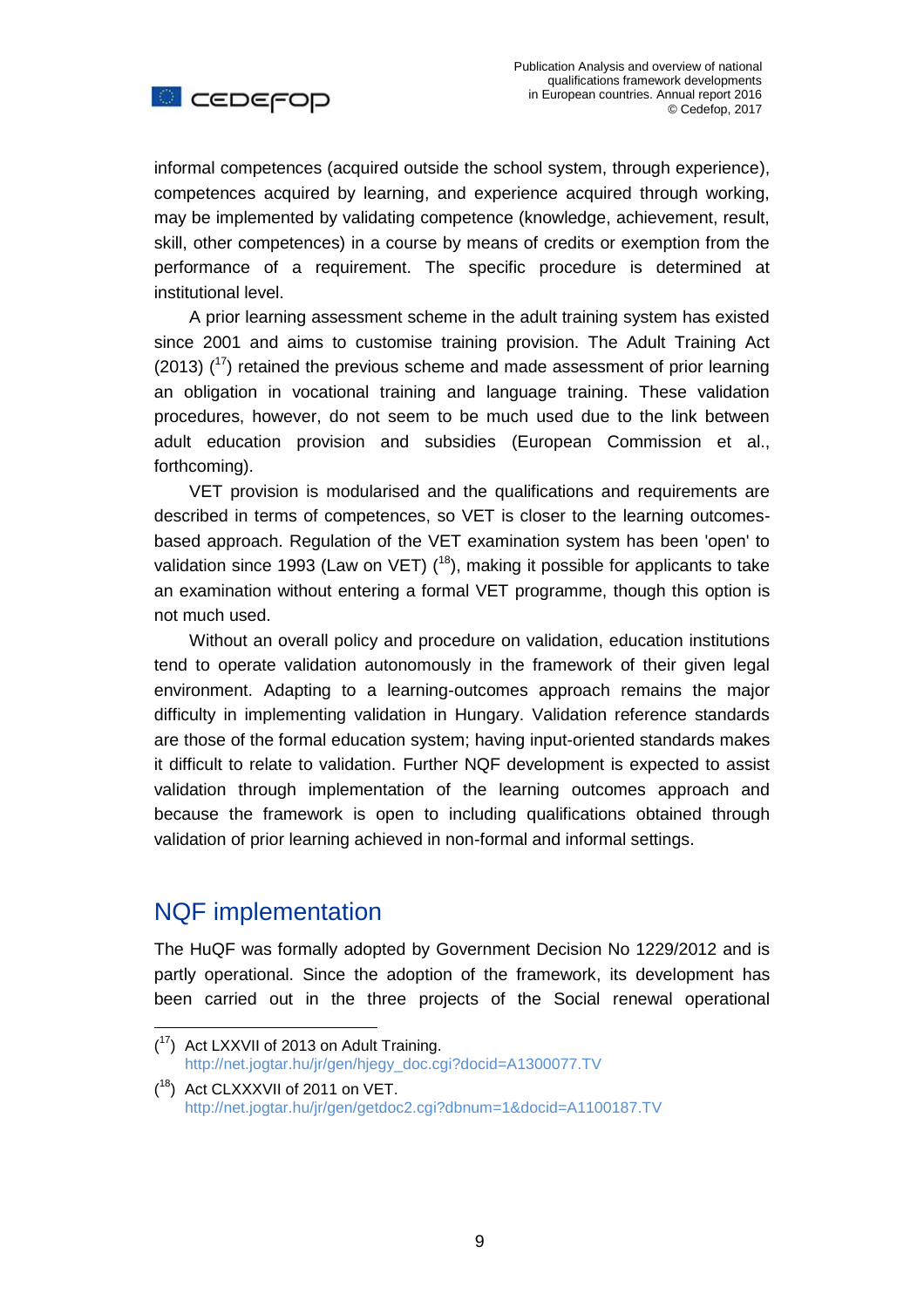

programme (SROP): VET and adult learning, higher education and general education, following the logic of three education and training subsystems. Over recent years, NQF developments were closely linked to new legal provisions in all subsystems of education and training: new VET law (2011)  $(19)$ , new law on general education (2011) (<sup>20</sup>), new act on adult learning (2013) (<sup>21</sup>) and amended law on higher education (2011)  $(^{22})$ .

Assigning qualifications to NQF levels has started. First, reference qualifications from higher education and higher vocational qualifications were assigned to NQF levels. A recent government regulation  $(^{23})$  made it compulsory for higher education institutions to revisit and adjust the educational and outcome requirements for higher education study programmes in line with NQF descriptors. New higher education programmes will be evaluated and accredited based on the new educational and outcome requirements.

General education qualifications have also been linked to HuQF levels: the leaving certificate awarded after six grades of primary school (to those who move to general secondary schools covering grades 7 to 12), the primary educational qualification certifying the completion of the first eight grades, the secondary educational qualification certifying the completion of secondary education after the 12th grade, the certificate for the secondary school leaving examination, as well as the two bridge programmes  $(^{24})$ .

In VET, assignment of VET qualifications to NQF levels started with the qualifications included in the national vocational qualifications register, using technical comparisons between qualifications and NQF descriptors and – if needed – social judgement and examination of legal backgrounds.

For future stages of development, the framework is open to linking qualifications acquired in non-formal settings. Besides linking new and existing

- $(2<sup>1</sup>)$  Act LXXVII of 2013 on Adult Training. [http://net.jogtar.hu/jr/gen/hjegy\\_doc.cgi?docid=A1300077.TV.](http://net.jogtar.hu/jr/gen/hjegy_doc.cgi?docid=A1300077.TV)
- $(2^2)$  Act CCIV of 2011 on National Higher Education. [http://net.jogtar.hu/jr/gen/hjegy\\_doc.cgi?docid=A1100204.TV](http://net.jogtar.hu/jr/gen/hjegy_doc.cgi?docid=A1100204.TV)
- $(2^3)$  Government Regulation No 139/2015 (VI. 9) on the qualifications obtainable in the higher education and recording new qualifications in the higher education catalogue.
- $(24)$  Bridge programmes are one-year programmes that prepare students who have not completed lower secondary studies or who performed so poorly that they were not admitted to upper secondary education to continue their studies in vocational schools.

 $\overline{a}$ ( <sup>19</sup>) Act CLXXXVII of 2011 on VET. [http://net.jogtar.hu/jr/gen/getdoc2.cgi?dbnum=1&docid=A1100187.TV.](http://net.jogtar.hu/jr/gen/getdoc2.cgi?dbnum=1&docid=A1100187.TV)

 $(20)$  Act CXC of 2011 on National Public Education.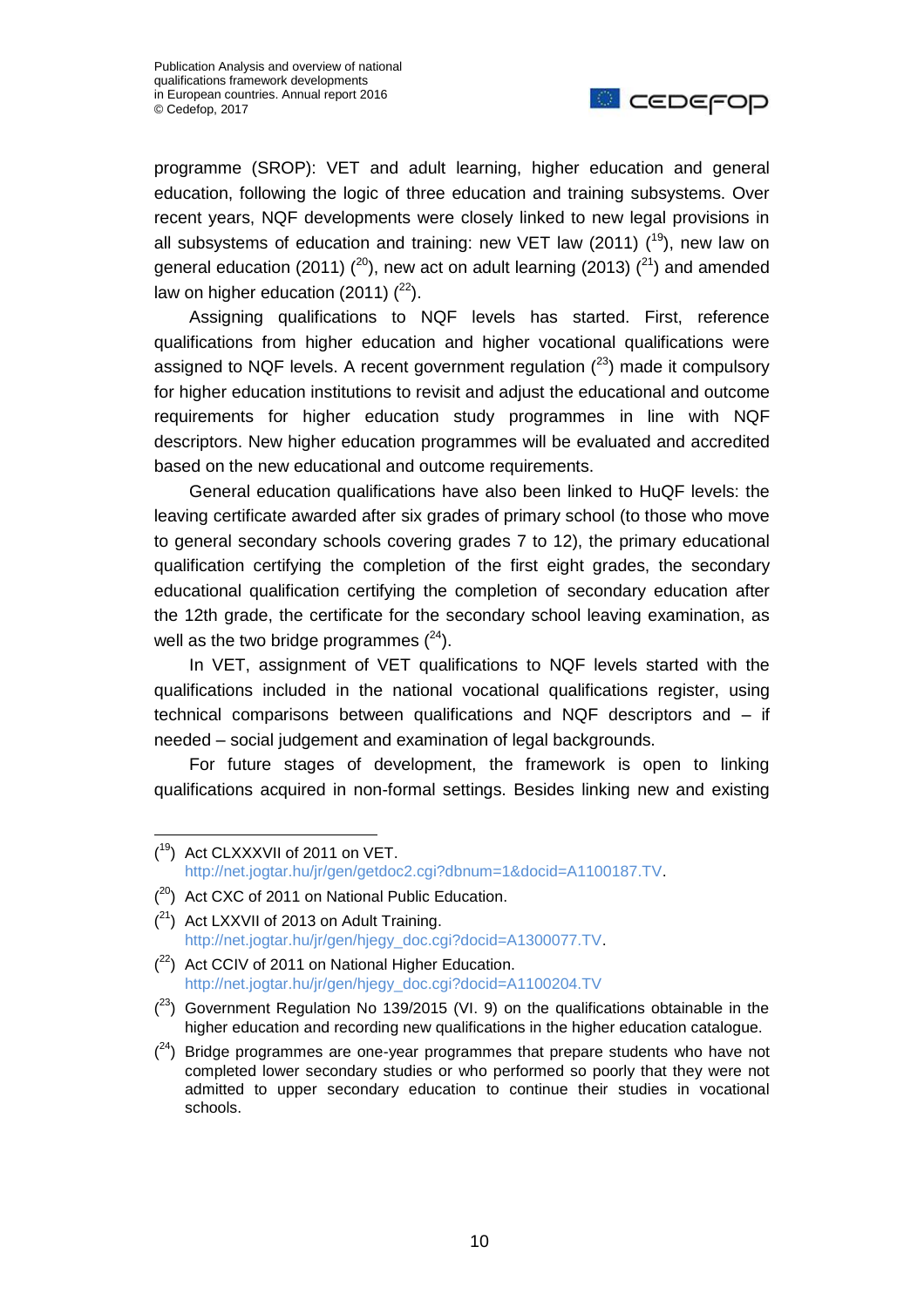

qualifications to the HuQF, a regular revision of the qualifications framework was proposed on a five-year basis; however no specific policy provision has yet been made on this issue.

The HuQF currently serves as an instrument for transparency and communication of qualifications for experts and stakeholders, and plays a role in the lifelong learning narrative, but concrete implementation actions are still limited. Within its limited budgetary and human resources capacity, the NCP has carried out information and dissemination activities, and staged workshops aimed at raising awareness about learning outcomes approaches among target groups from the different education subsystems.

# Referencing to the EQF

 $\overline{a}$ 

Hungary submitted the referencing and self-certification report of the Hungarian qualifications framework to the EQF and to the QF-EHEA in January 2015 (EQF national coordination point, Hungarian Education Authority, 2015)  $(^{25})$ , and the report was approved in the EQF advisory group.

The legal basis for the three education subsystems (the Act on national higher education, the Act on national general education and the Act on vocational education and training) foresees the inclusion of NQF and EQF levels on certificates and diplomas and on the Europass supplements for qualifications linked to the HuQF. In higher education, a regulation  $(26)$  has been adopted making it compulsory to indicate HuQF and EQF levels in diplomas. In public education  $(^{27})$  the modification of the ministerial decree  $(^{28})$  on the operation of public education institutions is under way; this will regulate the inclusion of HuQF and EQF levels in official qualifications. Similarly, a 2016 government decree  $(^{29})$ on the national vocational qualifications register regulates the possibility for NQF and EQF levels to be added to vocational education certificates.

 $(25)$  The report can be found at:<https://ec.europa.eu/ploteus/documentation>

 $(2^6)$  Government Decree No 87/2015. (IV.9) on the execution of certain provisions of Act CCIV of 2011 on National Higher Education.

 $(27)$  Public education includes general education and initial VET (12 years).

 $(28)$  Ministerial Decree 20/2012 (VIII. 13) on the operation of the public education institutions.

 $(29)$  Government Decree 25/2016 (II. 25). [http://net.jogtar.hu/jr/gen/hjegy\\_doc.cgi?docid=A1600025.KOR&timeshift=fffffff4&txtr](http://net.jogtar.hu/jr/gen/hjegy_doc.cgi?docid=A1600025.KOR×hift=fffffff4&txtreferer=00000001.TXT) [eferer=00000001.TXT](http://net.jogtar.hu/jr/gen/hjegy_doc.cgi?docid=A1600025.KOR×hift=fffffff4&txtreferer=00000001.TXT)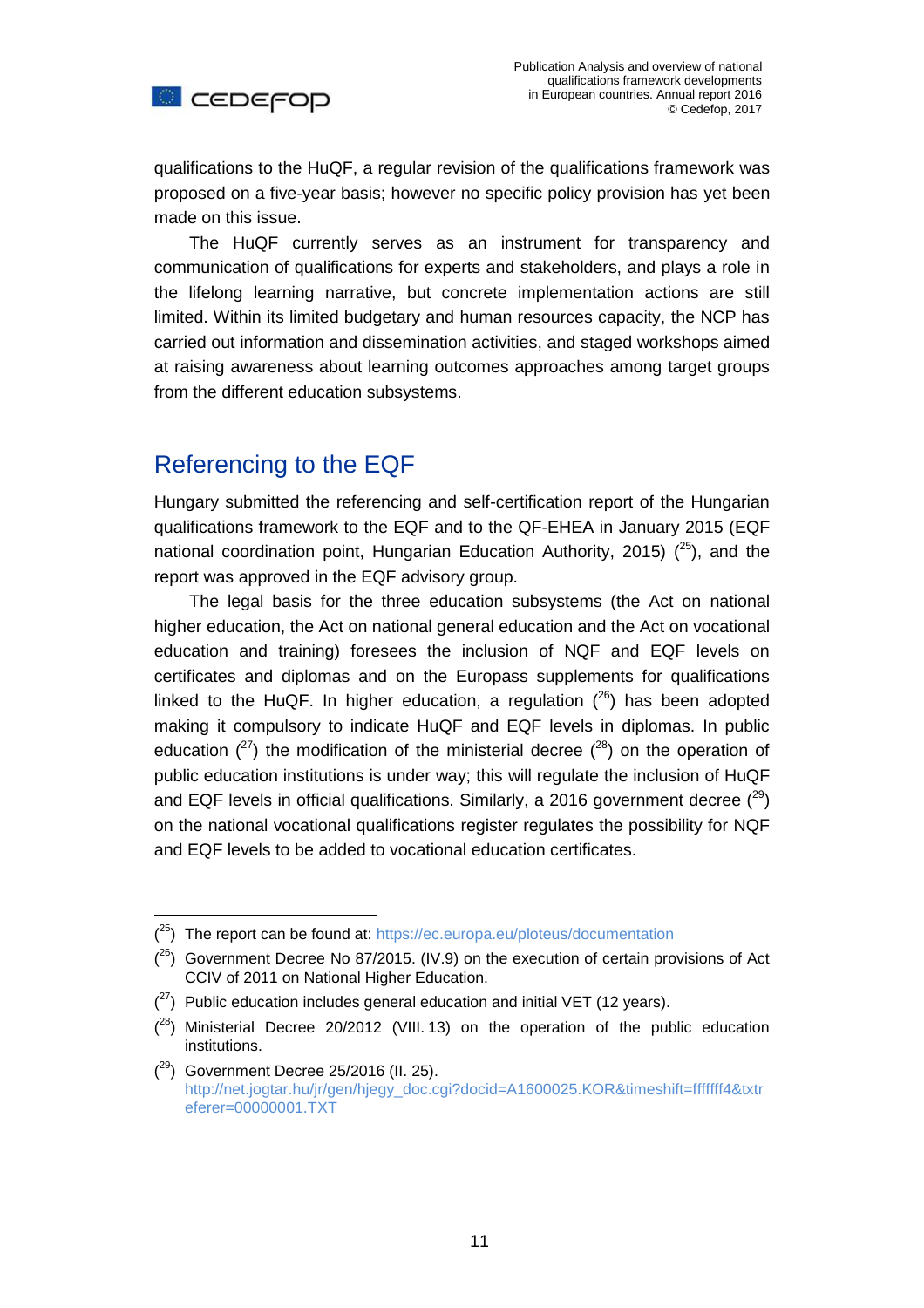

## Important lessons and future plans

One main role of the NQF is to function as an interface between education and the labour market; it is crucial to get all stakeholders on board. As NQF development has been running within three separate projects, following the three education subsystems (VET, higher education, general education), crosssubsystem cooperation has been a challenge. Particular aspects that could be addressed in the future include the involvement of stakeholders from general education, as well as wider dissemination of the benefits of the framework among end users (students, parents, employers and employees). Awareness among guidance practitioners and employment services could be raised through conferences and seminars  $(30)$ .

Following the work on NQF development and on the referencing process, implementation of learning outcomes has been identified as a key area for further work. NQF development work and related work on validation has generated common understanding of the learning outcomes approach and initiated revision of regulatory documents. Three supporting projects in school education, VET and higher education have disseminated the learning outcomes approach to a wider circle of stakeholders. However, the education subsystems are at different stages of development in this regard and strengthening the learning outcomes approach would be an essential step before moving on. In line with the lessons of the referencing report on the HuQF, revision of the contents of training programmes leading to qualifications at levels 5, 6 and 7 (higher vocational education and training, bachelor courses, master courses) has been completed in 2016.

An important aspect still to be tackled is laying down regulations for the operational phase of the HuQF. The legislation concerning the overall institutional setting, as well as sectoral regulations for implementation of the framework, are yet to be discussed. An explicit strategic vision to integrate the HuQF in the different education subsystems is still to be defined.

<sup>(</sup> <sup>30</sup>) Cedefop (2015). *Survey on the sustainability and visibility of NQFs*.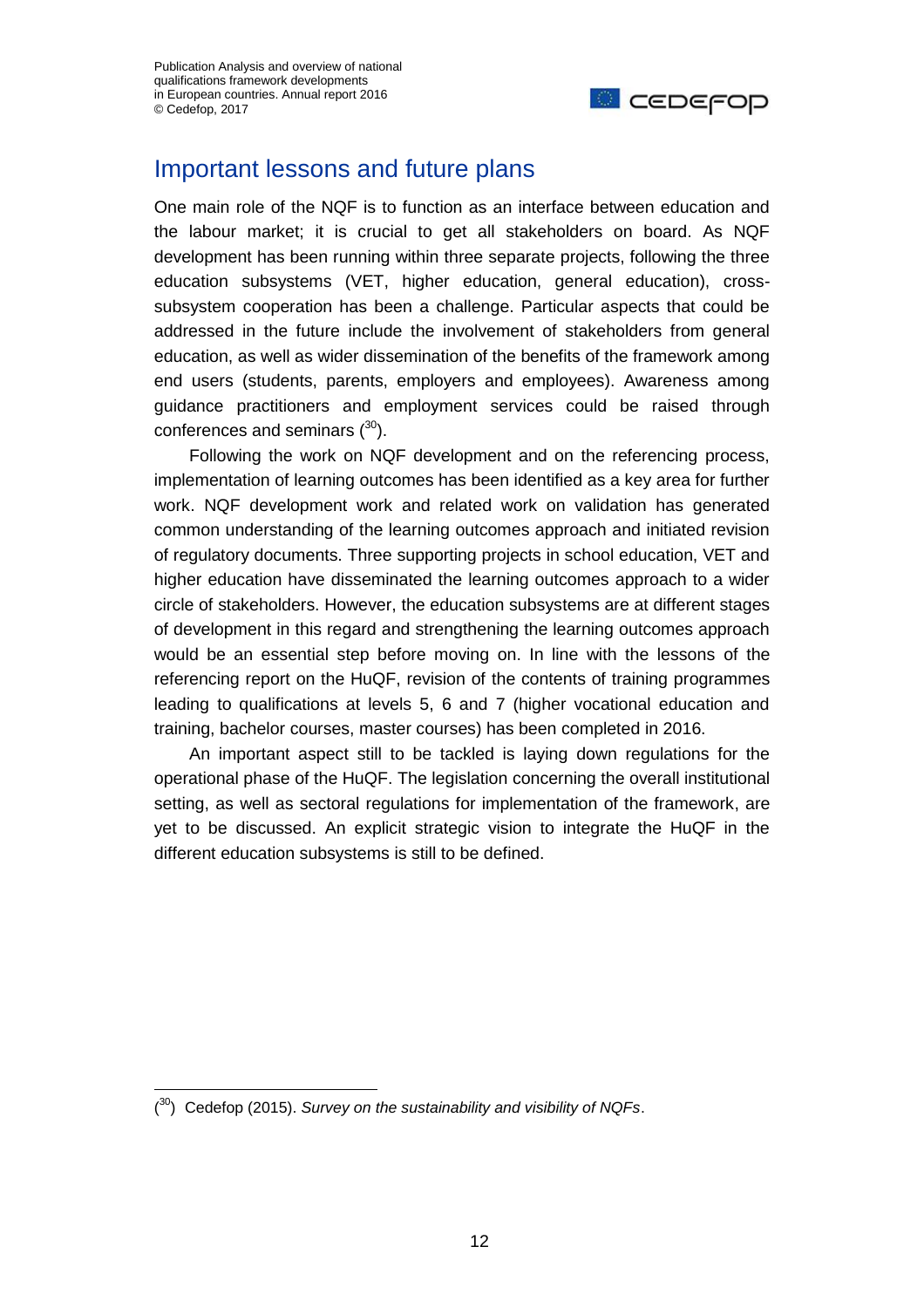

#### **Further source of information**

More information is provided on the homepage of the Education Authority, available soon in English as well:<http://www.oktatas.hu/>

# Hungarian national qualifications framework (HuQF)

| <b>NQF</b><br><b>levels</b> | <b>Types of qualification</b>                                                                                                                                                                                                                                                                                                                                                                                                                                                                                                                                                                                                                       | <b>EQF</b><br>levels     |
|-----------------------------|-----------------------------------------------------------------------------------------------------------------------------------------------------------------------------------------------------------------------------------------------------------------------------------------------------------------------------------------------------------------------------------------------------------------------------------------------------------------------------------------------------------------------------------------------------------------------------------------------------------------------------------------------------|--------------------------|
| 8                           | PhD/DLA (doctor of liberal arts) (Doktori fokozat)                                                                                                                                                                                                                                                                                                                                                                                                                                                                                                                                                                                                  | 8                        |
| $\overline{7}$              | Master degree (MA/MSc) (Mesterfokozat)                                                                                                                                                                                                                                                                                                                                                                                                                                                                                                                                                                                                              | 7                        |
| $6\phantom{1}$              | Bachelor degree (BA/BSc) (Alapfokozat)<br>Advanced VET qualifications (entry requirement is BSc degree) (Felsőfokú<br>szakképzettség)                                                                                                                                                                                                                                                                                                                                                                                                                                                                                                               | $6\phantom{1}6$          |
| 5                           | Advanced VET qualifications (higher VET programmes - short cycle)<br>(Felsőfokú OKJ szakképesítés)<br>Postsecondary full and add-on* VET qualifications (based on upper<br>secondary school leaving examination) (Érettségire épülő szakirányú OKJ<br>szakképesítés)                                                                                                                                                                                                                                                                                                                                                                                | 5                        |
| $\overline{4}$              | Certificate for upper secondary school leaving examination (érettségi<br>bizonyítvány)<br>General upper secondary school leaving certificate (gimnáziumi<br>záróbizonyítvány)<br>Vocational grammar school leaving certificate (szakgimnáziumi<br>záróbizonyítvány)<br>Vocational secondary school leaving certificate (szakközépiskolai<br>záróbizonyítvány)<br>Full/add-on* VET qualification of vocational secondary schools (szakiskolában<br>megszerezhető teljes vagy ráépüléses OKJ szakképesítés)<br>Partial**/full VET qualification of vocational grammar schools<br>(szakgimnáziumban megszerezhető rész- vagy teljes OKJ szakképesítés) | $\overline{\mathcal{L}}$ |
| 3                           | Leaving certificate and VET qualification (vocational schools for SEN<br>students) (Speciális szakiskolai záróbizonyítvány és OKJ szakképesítés)<br>Lower secondary and secondary*** level partial**, full and add-on* VET<br>qualifications (Alapfokú és középfokú teljes, rész- és ráépüléses OKJ<br>szakképesítés)                                                                                                                                                                                                                                                                                                                               | 3                        |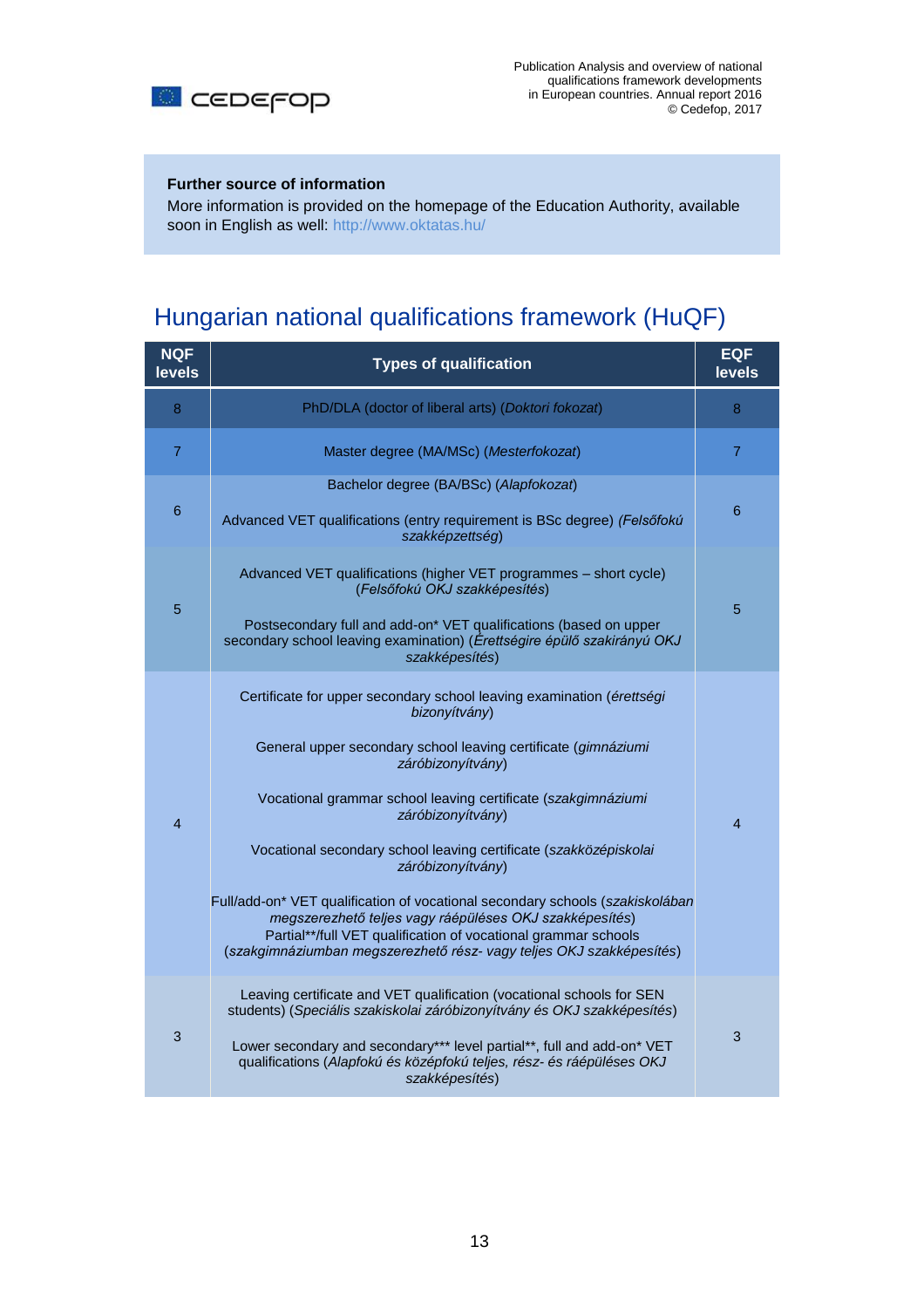

| <b>NQF</b><br><b>levels</b> | <b>Types of qualification</b>                                                                                                                                                                                                                                                                                                                                                              | <b>EQF</b><br><b>levels</b> |
|-----------------------------|--------------------------------------------------------------------------------------------------------------------------------------------------------------------------------------------------------------------------------------------------------------------------------------------------------------------------------------------------------------------------------------------|-----------------------------|
| 2                           | Primary (general) school leaving qualification (primary level educational<br>attainment) (eight years) (általános iskolai záróbizonyítvány)<br>Leaving certificate of skills development (vocational schools for SEN<br>students) eight years) (Speciális készségfejlesztő szakiskolai bizonyítvány)<br>Partial** VET qualification after Vocational Bridge Programme ( <i>Hid program</i> | 2                           |
| 1                           | Leaving certificate after six grades of primary school (for those who move to<br>general secondary schools covering grades 7 to 12) (6. osztályos általános<br>iskolai bizonyítvány)                                                                                                                                                                                                       |                             |
| $(*)$                       | Add-on qualifications build on one or more full qualifications. These consist of additional modules that<br>extend the scope of activities for which the holder is qualified.                                                                                                                                                                                                              |                             |

(\*\*) Partial qualifications cover a subset of the modules included in a full qualification. They prepare the holder for simpler occupations or for a narrower scope of tasks.

(\*\*\*) Lower secondary and secondary qualifications have different access requirements.

*Source*: Hungarian Education Authority, 2016.

# List of abbreviations

| <b>CVET</b> | continuing vocational education and training                   |
|-------------|----------------------------------------------------------------|
| <b>NQF</b>  | national qualifications framework                              |
| <b>EQF</b>  | European qualifications framework                              |
| <b>ESF</b>  | European Social Fund                                           |
| <b>ERDF</b> | European Regional Development Fund                             |
| <b>HuQF</b> | Hungarian qualifications framework                             |
| <b>VET</b>  | vocational education and training                              |
| <b>NQF</b>  | national qualifications framework                              |
| <b>NVQR</b> | national vocational qualifications register                    |
| QF-EHEA     | qualifications framework of the European higher education area |
| <b>VERs</b> | vocational and examination requirements                        |
| <b>SROP</b> | social renewal operational programme                           |